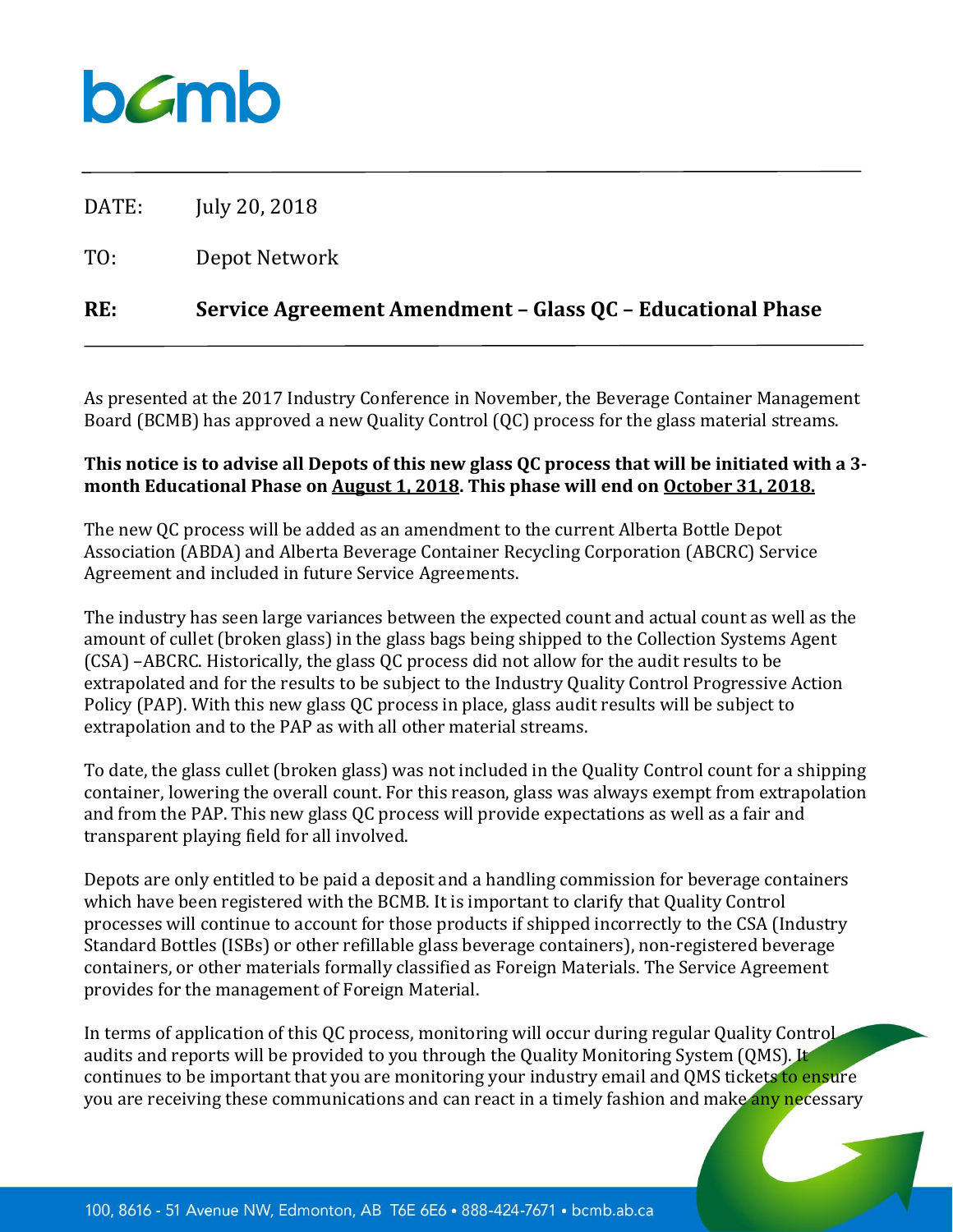# bamb

operational adjustments to avoid further compliance action. You put your Depot at a distinct disadvantage if you are not monitoring your accounts and receiving the industry communications.

This glass QC process will be phased in beginning with a 3-month Educational Phase. This means that all Depots will be monitored for glass material shipments, but compliance action will remain the same as at present until the Educational Phase is complete. During the Educational phase, a Depot will be informed of glass QC issues through the QMS. We are asking that Depots use the 3 month educational period to improve your operational processes and educate your staff where necessary. The industry will evaluate the effectiveness of the glass QC process during this time and work to launch the process, including compliance action, as of November 1, 2018.

| <b>Key Implementation Dates</b> |                                                                 |  |
|---------------------------------|-----------------------------------------------------------------|--|
| August 1 – October 31, 2018     | Educational phase is active                                     |  |
| August 1 – October 31, 2018     | Ongoing industry evaluation of Glass QC<br>process              |  |
| November 1, 2018                | Educational phase is complete and Glass QC<br>process is active |  |

It will be important to understand the requirements and how this may affect operations at your Depot. This process is not intended to create extra work for the Depots or make your job harder. The intent is to protect our industry and ensure there is a fair and transparent playing field for all involved. For most Depots, the result of the implementation of this By-law will be "business as usual," whereas some may need to make adjustments to their operation and internal processes.

The Service Agreement amendment document outlining the new glass QC process is in progress and will be finalized shortly and sent to all Depots. Below is a summary of the new glass QC process.

**If you have questions regarding this Glass QC process, please contact the BCMB at 1-888- 424-7671.** 

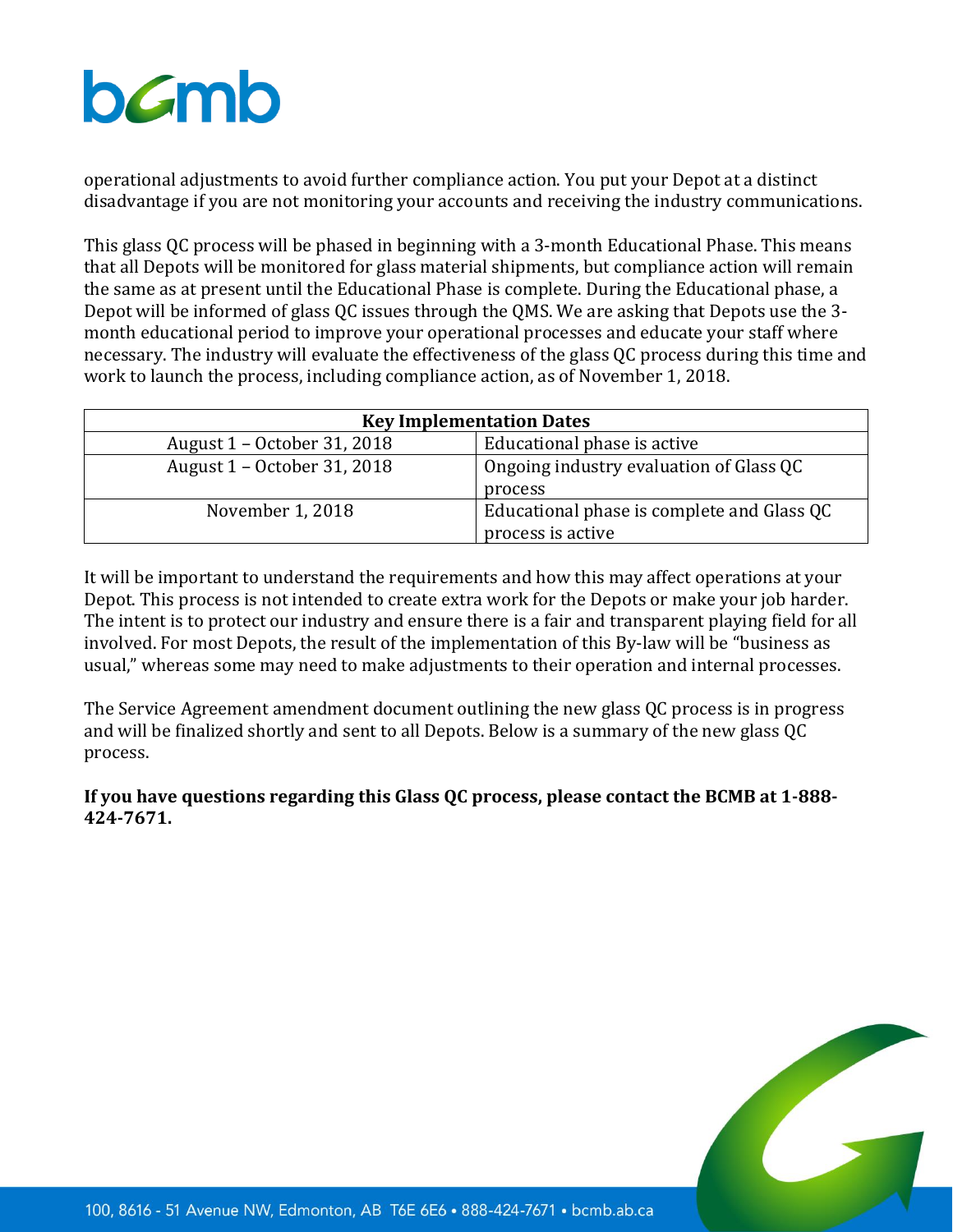

#### **Glass QC Process**

If cullet is found in a bag during QC audit, the Net Weight of the Cullet will be converted to Deemed Cullet Count (quantity of units deemed to be contained within the cullet) at a rate of:

- i. 0.335 kg / container for glass 0-1 litre;
- ii. 0.751 kg / container for glass over 1 litre.

The Deemed Cullet Count will only be applied if a shortage exists between the Expected Count and the actual Whole Container (registered beverage containers that are undamaged, or with a chip no larger than the size of a dime) of the same CRIS Code. The Deemed Cullet Count may not exceed the difference between the Expected Count and the Actual Count on a per bag basis.

This Deemed Cullet Count will then be separated into the following "buckets":

- i. Up to and including 4% of the Expected Count of the Shipping Container will be grouped into Bucket #1;
- ii. Over 4% and up to and including 8% of the Expected Count of the Shipping Container will be grouped into Bucket #2; and
- iii. Any quantity above 8% will be grouped into Bucket #3.

On a Shipping Container by Shipping Container basis, the sum of all the Net Weight components plus the Tare Weight (weight of all Shipping Containers including mega-bag, pallets, and boxes) shall be within +/- 1.0% of the Gross Weight. Any Shipping Container with a variance greater than 1.0% shall not be eligible for audit. Remaining Shipping Containers in any Target/Random sample group will be deemed Target/Target.

For each bag the CSA shall apply the following in converting the cullet into Deemed Count:

| <b>Bucket</b>            | Range                                                     | Outcome                                                                                                                                                                                              |
|--------------------------|-----------------------------------------------------------|------------------------------------------------------------------------------------------------------------------------------------------------------------------------------------------------------|
| 1                        | Within or equal to 4.0%                                   | Quantity: included as part of the Deemed Count<br>Deposit Refund: eligible for payment<br>Handling Commission: eligible for payment                                                                  |
| $\overline{\mathcal{L}}$ | Greater than 4.0% but<br>equal to or less than<br>$8.0\%$ | Quantity: included as part of the Deemed Count<br>Deposit Refund: eligible for payment<br>Handling Commission: not eligible for payment (both Zone 1 & 2<br>audits)                                  |
| 3                        | Greater than 8.0%                                         | Quantity: not included as part of the Deemed Count<br>Deposit Refund: not eligible for payment (both Zone 1 & 2 audits)<br>Handling Commission: not eligible for payment (both Zone 1 & 2<br>audits) |